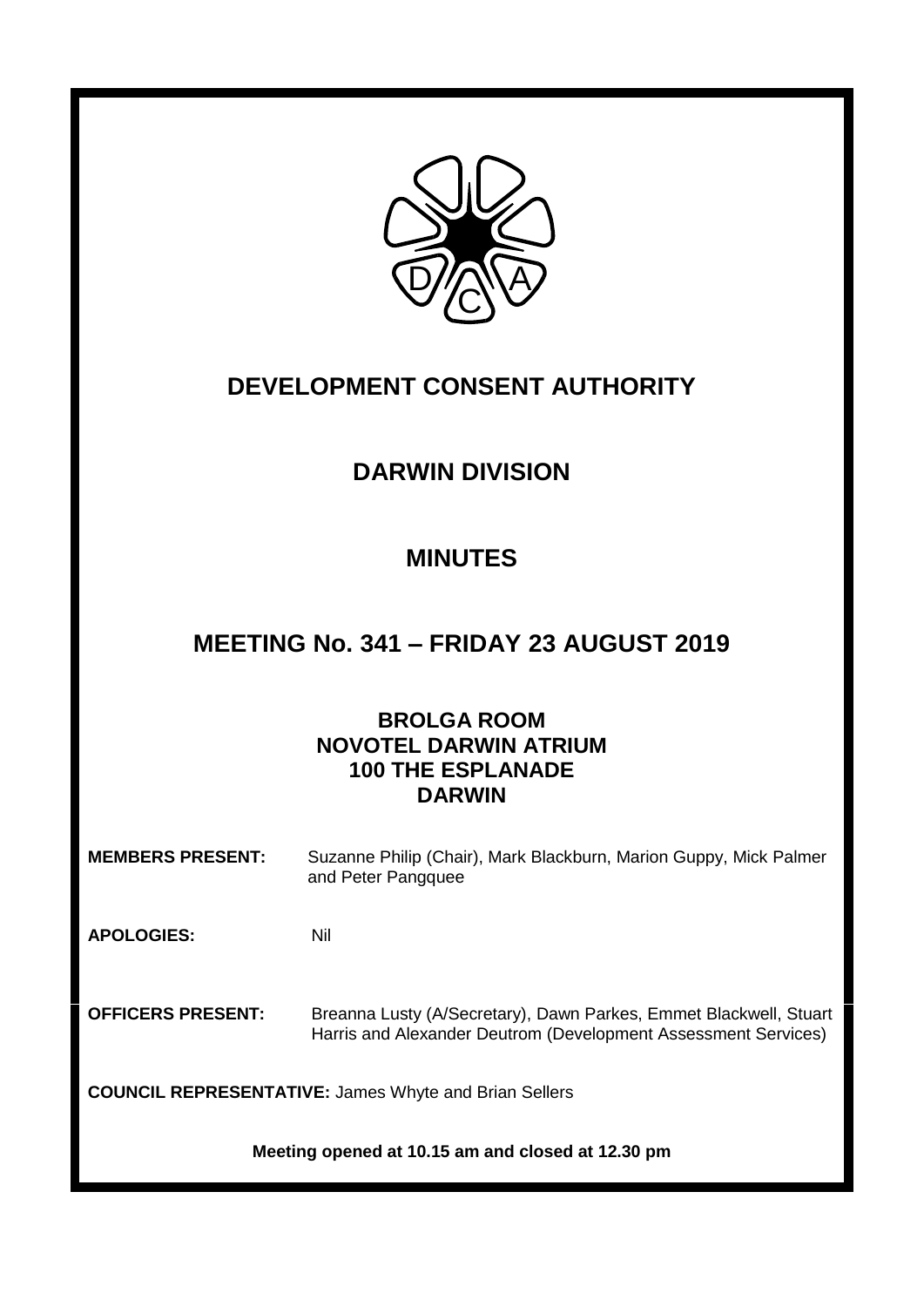**THE MINUTES RECORD OF THE EVIDENTIARY STAGE AND THE DELIBERATIVE STAGE ARE RECORDED SEPARATELY. THESE MINUTES RECORD THE DELIBERATIVE STAGE. THE TWO STAGES ARE GENERALLY HELD AT DIFFERENT TIMES DURING THE MEETING AND INVITEES ARE PRESENT FOR THE EVIDENTIARY STAGE ONLY.**

#### **ITEM 1 PA2019/0266 ALTERATIONS AND ADDITIONS TO AN EXISTING HOSTEL RESULTING IN 31 BEDS IN 2 X 2 STOREY BUILDINGS LOT 1245 (133) SMITH STREET, TOWN OF DARWIN APPLICANT/S One Planning Consult**

Israel Kgosiemang (One Planning Consult), Savvas Savvas (Savvas P Savvas Architects) and Michael Osborn (FYFE) attended.

**RESOLVED** That, pursuant to section 46(4)(b) of the *Planning Act 1999*, the Development **135/19** Consent Authority defer consideration of the application to develop Lot 1245 (133) Smith Street, Town of Darwin for the purpose of alterations and additions to an existing hostel resulting in 31 beds in  $2 \times 2$  storey buildings to require the applicant to provide the following information that the Authority considers necessary in order to enable the proper consideration of the application:

#### **GENERAL CONDITIONS**

- 1. An electronic copy of the amended plans tabled at the 23 August 2019 DCA meeting accompanied by a statement outlining the amendments and how they impact on compliance with the relevant requirements of the NT Planning Scheme (NTPS).
- 2. Demonstration of special circumstances in accordance with Clause 2.5 (Exercise of Discretion by the Consent Authority) of the NTPS to justify any remaining non-compliances.
- 3. A written response (and further amendments to the proposed plans if necessary) to address the concerns raised by the submitter at the 23 August 2019 DCA meeting.
- 4. Revised comments from the Department of Health (Development Assessment Services to obtain)

#### **REASON FOR THE DECISION**

1. Pursuant to section 51(a) of the *Planning Act 1999*, the consent authority must take into consideration the planning scheme that applies to the land to which the application relates.

The proposal was assessed against the relevant provisions of the Northern Territory Planning Scheme (NTPS) and did not comply with the following clauses; 6.5.1 (Parking Requirements); 6.5.3 (Parking Layout); 7.3 (Building Setbacks of Residential Buildings and Ancillary Structures); 7.3.1 (Additional Setback Requirements for Residential Buildings Longer Than 18m and for Residential Buildings Over 4 Storeys in Height); 7.6 (Communal Open Space); 7.7 (Landscaping for Multiple Dwellings, Hostels and Supporting Accommodation). The Authority noted from the outset the large number of non-compliances exhibited in the application.

The applicant attended the meeting and acknowledged the Development Assessment Services (DAS) report, which recommended the application be

Page 2 of 18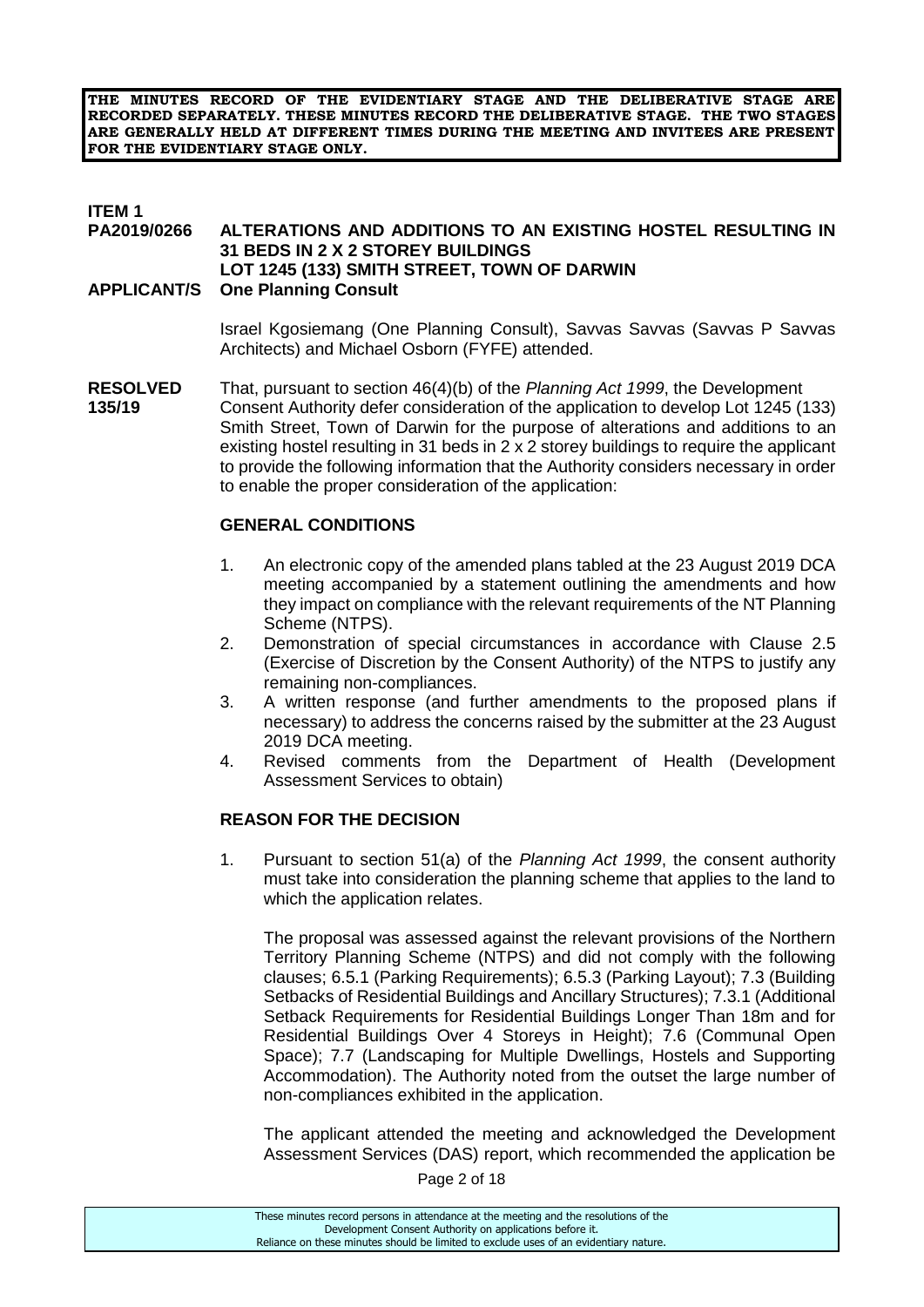deferred to allow the applicant the opportunity to provide an amended design that achieves a greater level of compliance with the provisions of the NTPS.

The applicant tabled amended drawings at the meeting that included the removal of two ensuite extensions on the ground floor of the proposed development. The applicant advised the amended design achieved greater compliance with the NTPS in relation to setbacks, landscaping and communal open space provided. Given the intricate nature of these clauses, the Authority was unable to undertake a full assessment of the revised application at the meeting. The Authority determined to defer the application to allow for a new DAS assessment and subsequently a comprehensive consideration of the amended application.

Notwithstanding the above, the Authority raised significant concerns with the original proposal and the number of variations being sought. The Authority reminded the applicant that pursuant to Clause 2.5 (Exercise of Discretion by the Consent Authority) of the NTPS the application must provide special circumstances to justify the granting of consent and that the reasons provided to date were questionable. The Authority will again consider any remaining non-compliances in the context of Clause 2.5 when the application is rescheduled for a subsequent meeting.

2. Pursuant to section 51(e) of the *Planning Act 1999*, the consent authority must take into consideration any submissions made under section 49, and any evidence or information received under section 50, in relation to the development application.

One public submission was received during the exhibition period under Section 49 of the *Planning Act 1999* with respect to the proposal. The submission was made by Mr Michael Osborn of FYFE on behalf of Ms Anna Lymbouras, who is the owner of Lot 1246 (12) Malabar Court, which is directly adjacent to the south of the subject site. The submission raised a number of issues, most of which related to the non-compliances exhibited in the application.

Mr Osborn attended the meeting and made a further verbal submission. He advised that he was unable to comment on the amended design tabled at the meeting without having appropriate time to review it.

Mr Osborn advised that Ms Lymbouras's primary concern with the redevelopment of the site was privacy. Mr Osborn questioned the applicant on the finish material used for the door on the second storey that will overlook Ms Lymbouras's lot and whether any further screening would be included, particularly to the staircase which currently appears to be open. The applicant was unable to provide this detail but advised that they would, in the detailed design phase, work to address Ms Lymbouras's concerns.

Deferring the application will allow the applicant to respond to the submitter's request for further design information, and allow an opportunity for the submitter to comment on the amended design tabled at the meeting.

Page 3 of 18 3. Pursuant to section 51(m) of the *Planning Act 1999*, the consent authority must take into consideration the public utilities or infrastructure provided in the area in which the land is situated, the requirement for public facilities and services to be connected to the land and the requirement, if any, for those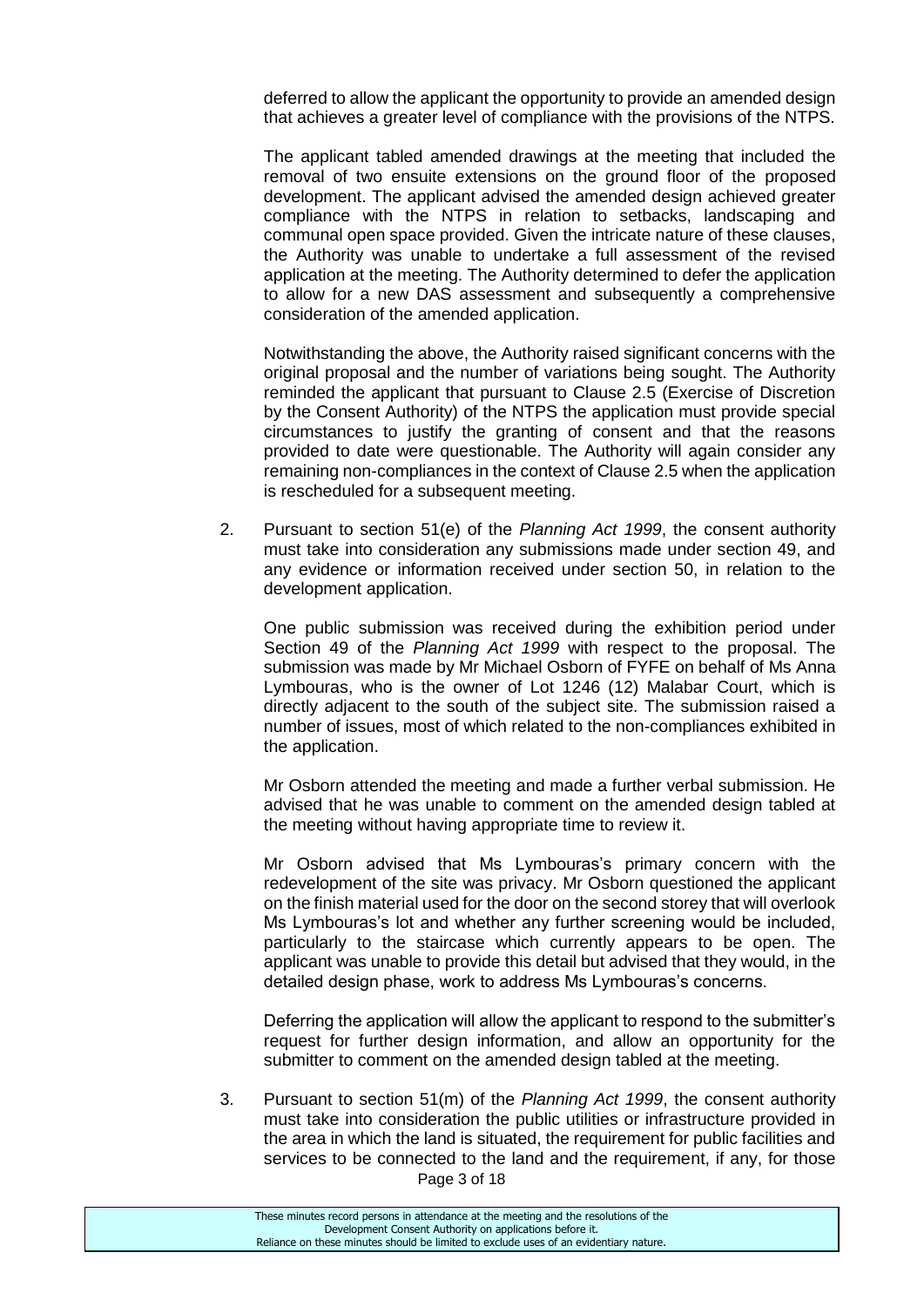facilities, infrastructure or land to be provided by the developer for that purpose.

The application was circulated to service authorities for comment. The Department of Health (DoH) advised that because student accommodation does not fall under the category of a CVA (Commercial Visitor Accommodation), it had no further comment. DoH requested that if at any stage in the future the proposed facility is changed to that of a hostel or motel then the owners will be required to register as a CVA with the Environmental Health Branch.

The Authority noted, and the applicant agreed, that the proposed use falls under the NTPS definition for 'hostel', which includes boarding houses, guest houses lodging houses and other premises used to provide board or lodging with communal toilet, ablution, dining or cooking facilities but does not include home based visitor accommodation or a group home. The definition for hostel is broad and consent would allow the premises to operate in any manner that falls within this definition. This may include operating under DoH's category of a CVA. Based on these circumstances, the Authority requested that the application be re-circulated to DoH for revised comments to enable its proper consideration of the application.

**ACTION:** Notice of Deferral

#### **ITEM 2**

**PA2019/0257 SUBDIVISION AND CONSOLIDATION TO CREATE FIVE LOTS AND A WAREHOUSE AND ANCILLARY OFFICE IN A SINGLE STOREY BUILDING EXCEEDING 8.5M IN HEIGHT SECTIONS 7686, 7687 & 7688 (2, 4 & 6) PAK STREET & SECTIONS 7701, 7702, 7703 & 7704 (7, 5, 3 & 1) LEWFATT STREET, BERRIMAH, HUNDRED OF BAGOT**

#### **APPLICANT/S Northern Planning Consultants Pty Ltd**

Brad Cunnington (Northern Planning Consultants Pty Ltd) attended.

**RESOLVED** That pursuant to section 53(a) of the *Planning Act 1999*, the Development **136/19** Consent Authority consent to the application to develop Sections 7686, 7687, 7688 (2, 4, 6) Pak Street, and Sections 7701, 7702, 7703, 7704 (1, 3, 5, 7) Lewfatt Street, Hundred of Bagot for the purpose of a subdivision and consolidation to create five lots, subject to the following conditions:

#### **GENERAL CONDITIONS**

- 1. The works carried out under this permit shall be in accordance with the drawings endorsed as forming part of this permit.
- 2. All existing and proposed easements and sites for existing and required utility services must be vested in the relevant authority for which the easement or site is to be created on the plan of subdivision submitted for approval by the Surveyor General.
- 3. The owner of the land must enter into agreements with the relevant authorities for the provision of water supply, drainage, sewerage facilities and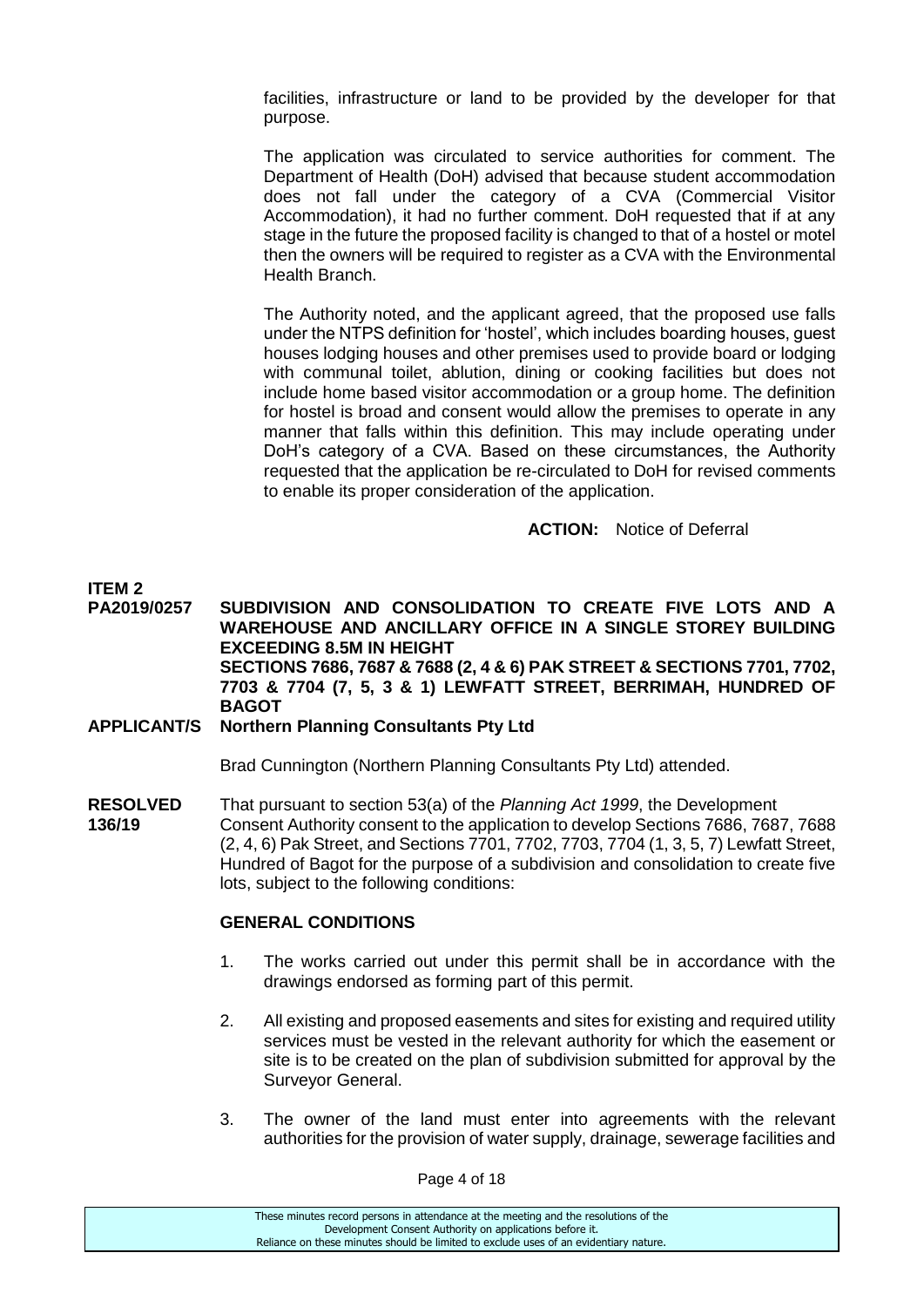electricity to each lot shown on the endorsed plan in accordance with the authorities' requirements and relevant legislation at the time.

4. Appropriate soil erosion, sediment and dust control measures must be effectively implemented throughout the construction stage of the development, and all disturbed soil surfaces must be suitably stabilised against erosion at the completion of works, to the satisfaction of the Consent Authority.

#### **Notes**

- 1. The Power and Water Corporation advises that the Water and Sewer Services **Development** Development Section (landdevelopmentnorth@powerwater.com.au) and Power Network Engineering Section (powerconnections@powerwater.com.au) should be contacted via email a minimum of 1 month prior to construction works commencing in order to determine the Corporation's servicing requirements, and the need for upgrading of on-site and/or surrounding infrastructure.
- 2. The Northern Territory Environment Protection Authority advises that construction work should be conducted in accordance with the Authority's Noise Guidelines for Development Sites in the Northern Territory. The guidelines specify that on-site construction activities are restricted to between 7am and 7pm Monday to Saturday and 9am to 6pm Sunday and Public Holidays. For construction activities outside these hours refer to the guidelines for further information.
- 3. The Surveyor-General advises you should immediately make an application for unit/street addresses to the Survey and Land Records Unit on (08) 8995 5362 [\(surveylandrecords@nt.gov.au\)](mailto:surveylandrecords@nt.gov.au).
- 4. Professional advice regarding implementation of soil erosion control and dust control measures to be employed throughout the construction phase of the development are available from the Department of Environment and Natural Resources. Information can be obtained from the IECA Best Practice Erosion and Sediment Control Guidelines 2008 available at www.austieca.com.au and the NTG website https://nt.gov.au/environment/soil-land-vegetation.

#### **REASONS FOR THE DECISION**

1. Pursuant to section 51(a) of the *Planning Act 1999,* the consent authority must take into consideration the planning scheme that applies to the land to which the application relates.

The land is located in Zone SD42 of which the purpose is to facilitate the development of the land for light industrial purposes that minimise the impacts from exposure to aircraft noise, and that does not inhibit the operation of the Darwin International Airport. Scheme provisions for Zone SD42 allow land to be subdivided if the minimum lot size is at least 1250m² and the average lot size for the area being subdivided is at least 2000m². The proposed lot sizes are a minimum of 1,454m² and average of 2,520m² which is in compliance with the relevant scheme requirements. Accordingly the proposal is considered consistent with the purpose of zone SD42 in accommodating the subdivision and consolidation of the land.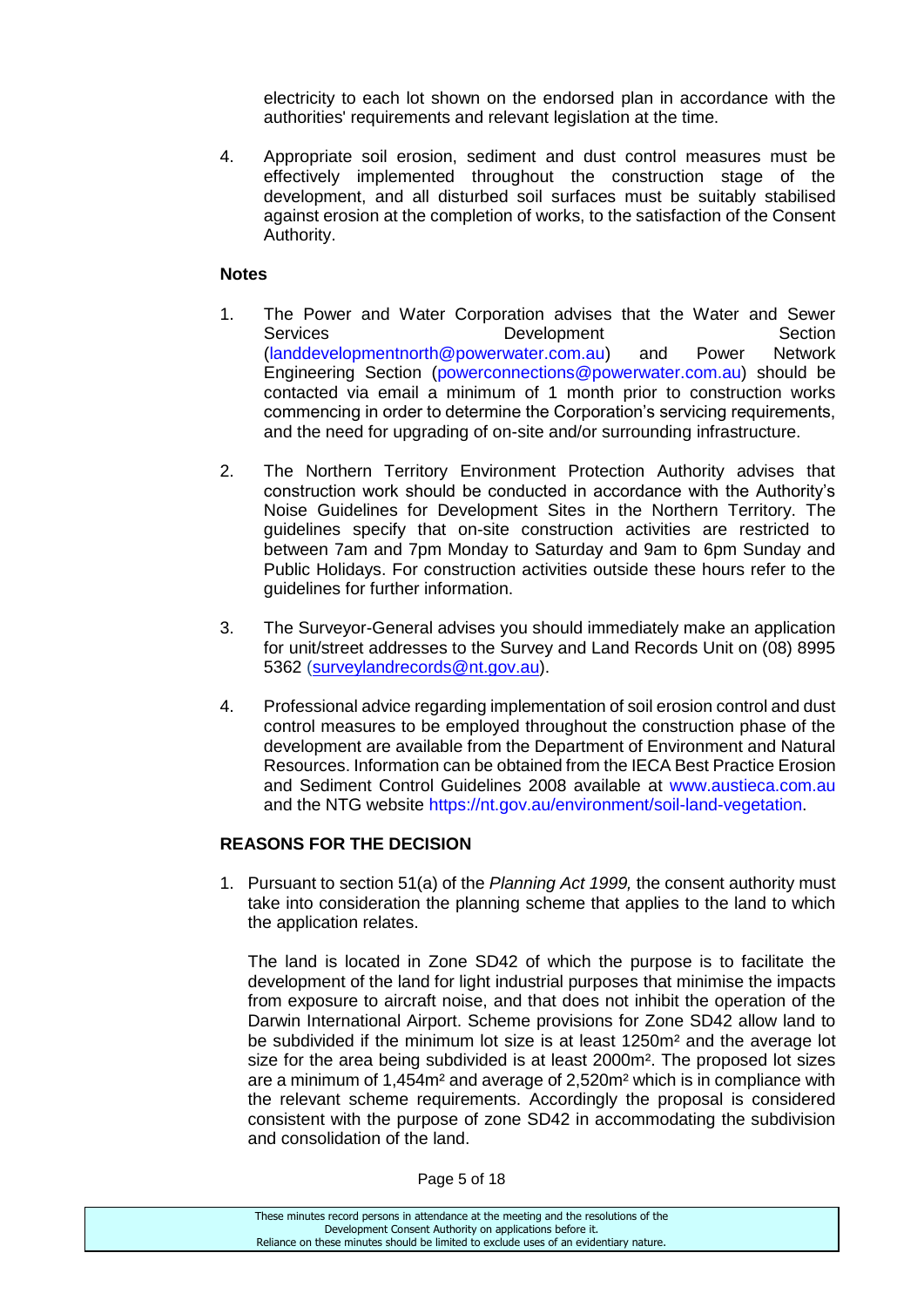2. Pursuant to section 51(j) of the *Planning Act 1999*, the consent authority must take into consideration the capability of the land to which the proposed development relates to support the proposed development and the effect of the development on the land and on other land, the physical characteristics of which may be affected by the development. Also, pursuant to section 51(m) of the *Planning Act 1999*, the consent authority must take into account the public utilities or infrastructure provided in the area in which the land is situated, the requirement for public facilities and services to be connected to the land and the requirement, if any, for those facilities, infrastructure or land to be provided by the developer for that purpose.

The capability of the land for the development has been previously considered through DP15/0813 issued for the creation of 89 industrial lots. This subdivision and consolidation proposal is simply a series of minor boundary realignments to facilitate a large scale warehouse application. The lots are serviced with reticulated water, power and sewerage and are not affected by riverine flooding or storm surge and heritage constraints. Standard conditions relating to easements and soil erosion and sediment controls are included on the permit.

3. Pursuant to section 51(n) of the *Planning Act 1999*, the consent authority must take into consideration the potential impact on the existing and future amenity of the area in which the land is situated.

No undue amenity impacts are expected as the subdivision will allow the future development and use of the land in accordance with the zoning of the land.

### ACTION: Notice of Consent and Development Permit

**RESOLVED** That, the Development Consent Authority vary the requirements of **137/19** Clause 6.1 (General Height Control) and 9.1.1 (Industrial Setbacks) of the Northern Territory Planning Scheme, and pursuant to section 53(a) of the *Planning Act 1999*, consent to the application to develop Sections 7686, 7687, 7688 (2, 4, 6) Pak Street, and Sections 7701, 7702, 7703, 7704 (1, 3, 5,7) Lewfatt Street, Hundred of Bagot (Proposed Section B) for the purpose of a warehouse and ancillary office in a single storey building exceeding 8.5m in height, subject to the following conditions:

#### **CONDITIONS PRECEDENT**

- 1. Prior to the commencement of works (including site preparation), an engineered plan completed by a suitably qualified civil engineer demonstrating the on-site collection of stormwater and its discharge into the local underground stormwater drainage system, shall be submitted to, and approved by the City of Darwin, to the satisfaction of the consent authority. The plan shall include details of site levels, and Council's stormwater drain connection point/s and connection details.
- 2. Prior to the commencement of works (including site preparation), the applicant is to prepare designs and specifications for landscaping of the road reserve adjacent to the property, to the requirements of City of Darwin, to the satisfaction of the consent authority.
- Page 6 of 18 3. Prior to the commencement of works (including site preparation), the applicant is to prepare an Environmental and Construction Management Plan (ECMP) to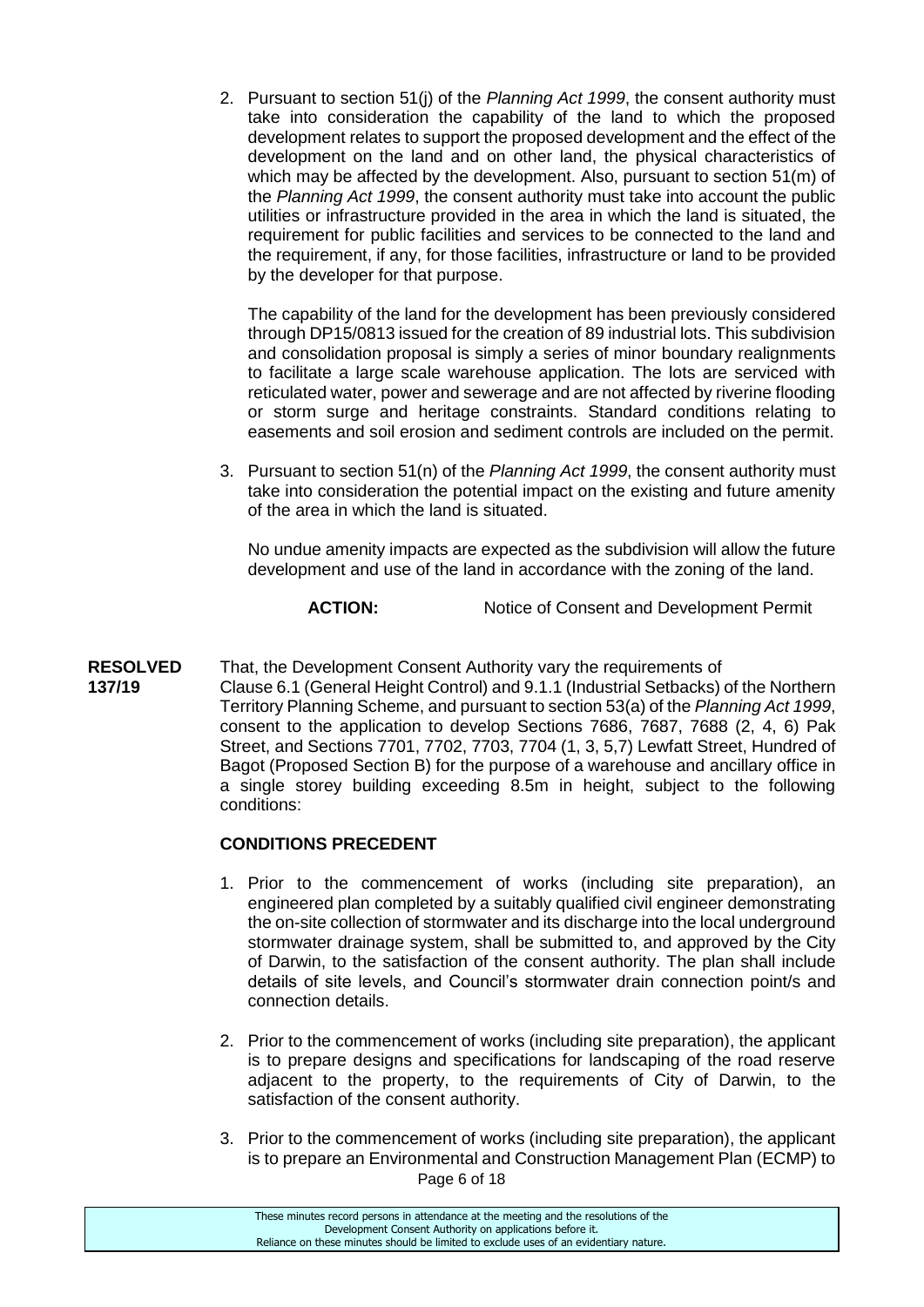the requirements of the City of Darwin and Transport and Civil Services, Department of Infrastructure, Planning and Logistics, to the satisfaction of the consent authority. The ECMP is to address how construction will be managed on the site, and is to include details of waste management, traffic control and haulage routes, stormwater drainage, and the use of City of Darwin land during construction. The ECMP is also to address the protection of existing assets, the protection of public access, and include a risk assessment.

- 4. Prior to the commencement of works (including site preparation), a Waste Management Plan demonstrating waste disposal, storage and removal in accordance with City of Darwin's Waste Management Policy 054, shall be submitted to and approved by the City of Darwin, to the satisfaction of the consent authority.
- 5. Prior to commencement of works (including site preparation), the applicant is to prepare a dilapidation report covering infrastructure within the road reserve to the requirements of the City of Darwin, to the satisfaction of the consent authority.

#### **GENERAL CONDITIONS**

- 6. The works carried out under this permit shall be in accordance with the drawings endorsed as forming part of this permit.
- 7. The owner of the land must enter into agreements with the relevant authorities for the provision of water supply, drainage, sewerage, electricity and telecommunication network services to the development shown on the endorsed plan in accordance with the authorities' requirements and relevant legislation at the time.
- 8. Any developments on or adjacent to any easements on site shall be carried out to the requirements of the relevant service authority to the satisfaction of the consent authority.
- 9. All existing and proposed easements and sites for existing and required utility services must be vested in the relevant authority for which the easement or site is to be created.
- 10. The kerb crossovers and driveways to the site approved by this permit are to meet the technical standards of City of Darwin, to the satisfaction of the consent authority.
- 11. The owner shall:
	- (a) Remove disused vehicle and/ or pedestrian crossovers;
	- (b) Provide footpaths/cycleways;
	- (c) Collect stormwater and discharge it to the drainage network; and
	- (d) Undertake reinstatement works;

all to the technical requirements of and at no cost to the City of Darwin, to the satisfaction of the consent authority.

12. Before the use or occupation of the development starts, the areas set aside for the parking of vehicles and access lanes as shown on the endorsed plans must be:

(a) Constructed;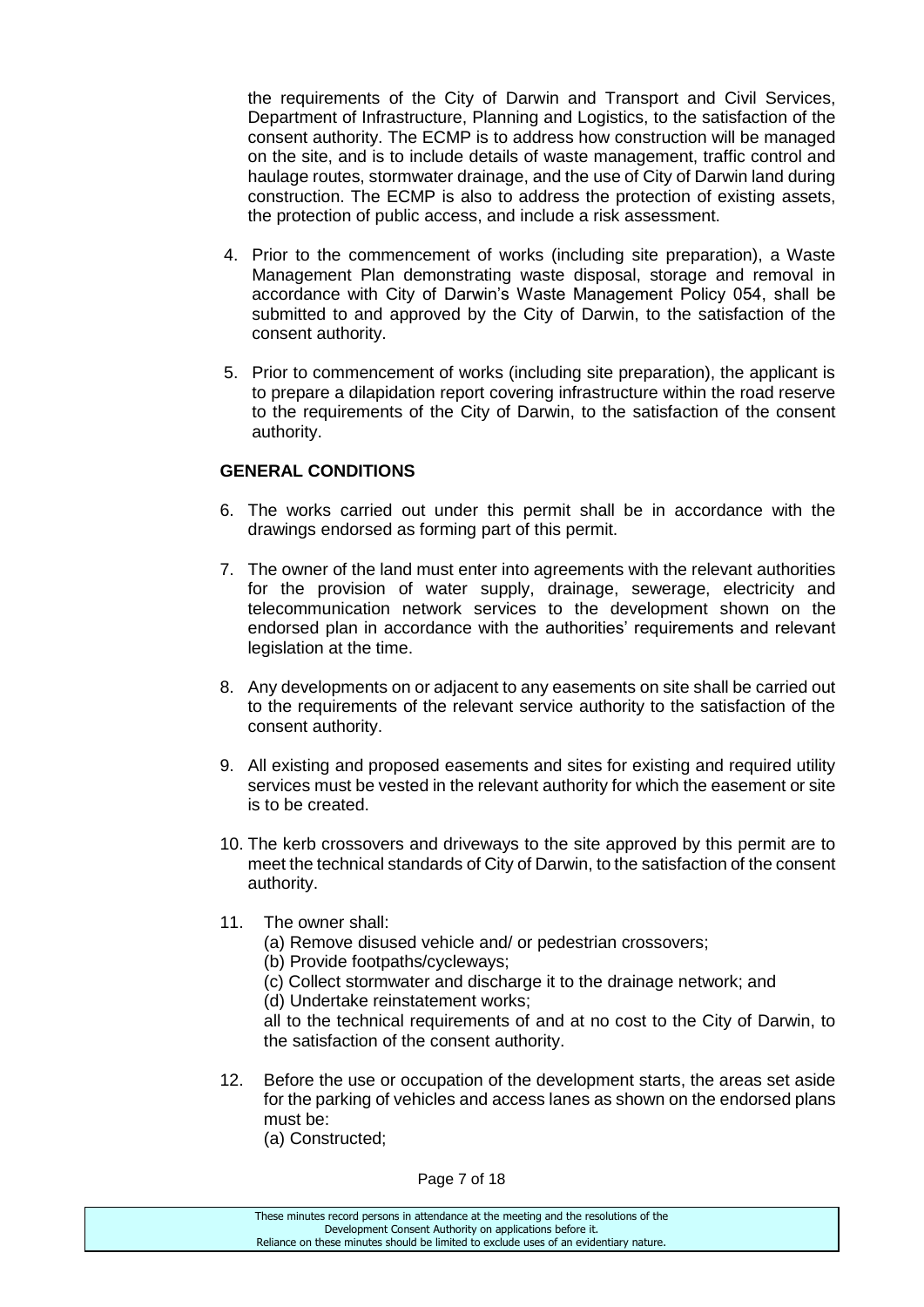(b) Properly formed to such levels that they can be used in accordance with the plans;

(c) surfaced with an all-weather-seal coat;

(d) Drained;

(e) Line marked to indicate each car space and all access lanes; and

(f) Clearly marked to show the direction of traffic along access lanes and driveways;

to the satisfaction of the consent authority.

Car spaces, access lanes and driveways must be kept available for these purposes at all times.

- 13. The car parking shown on the endorsed plans must be available at all times for the exclusive use of the occupants of the development and their visitors.
- 14. The required loading bay must be provided (and clearly delineated) within the warehouse space, in accordance with the location and dimension requirements of clause 6.6 of the Northern Territory Planning Scheme, to the satisfaction of the consent authority.
- 15. The loading and unloading of goods from vehicles must only be carried out on the land and within the designated loading bays, to the satisfaction of the consent authority.
- 16. Storage for waste disposal bins is to be provided to the requirements of the City of Darwin, to the satisfaction of the consent authority.
- 17. Appropriate soil erosion, sediment and dust control measures must be effectively implemented throughout the construction stage of the development and all disturbed soil surfaces must be suitably stabilised against erosion at completion of works, to the satisfaction of the Consent Authority.
- 18. Before the occupation of the development starts the landscaping works shown on the endorsed plans must be carried out and completed to the satisfaction of the consent authority.
- 19. The landscaping shown on the endorsed plans must be maintained to the satisfaction of the consent authority, including that any dead, diseased or damaged plants are to be replaced.
- 20. No fence, hedge, tree or other obstruction exceeding a height of 0.6m is to be planted or erected so that it would obscure sight lines at the junction of the driveway and the public street to the requirements of the City of Darwin, to the satisfaction of the consent authority.
- 21. The development must be designed and constructed to comply with AS2021- 2015 'Acoustics – Aircraft noise intrusion – Building siting and construction' (AS2021), and a statement from a suitably qualified acoustic engineer confirming compliance with AS2021-2015 must be submitted prior to occupation of the development, to the satisfaction of the consent authority.
- 22. External lights must be designed, baffled and located to the satisfaction of the consent authority to prevent any adverse effect on adjoining land, roads, and on the operation of the RAAF Base Darwin and Darwin International Airport.

Page 8 of 18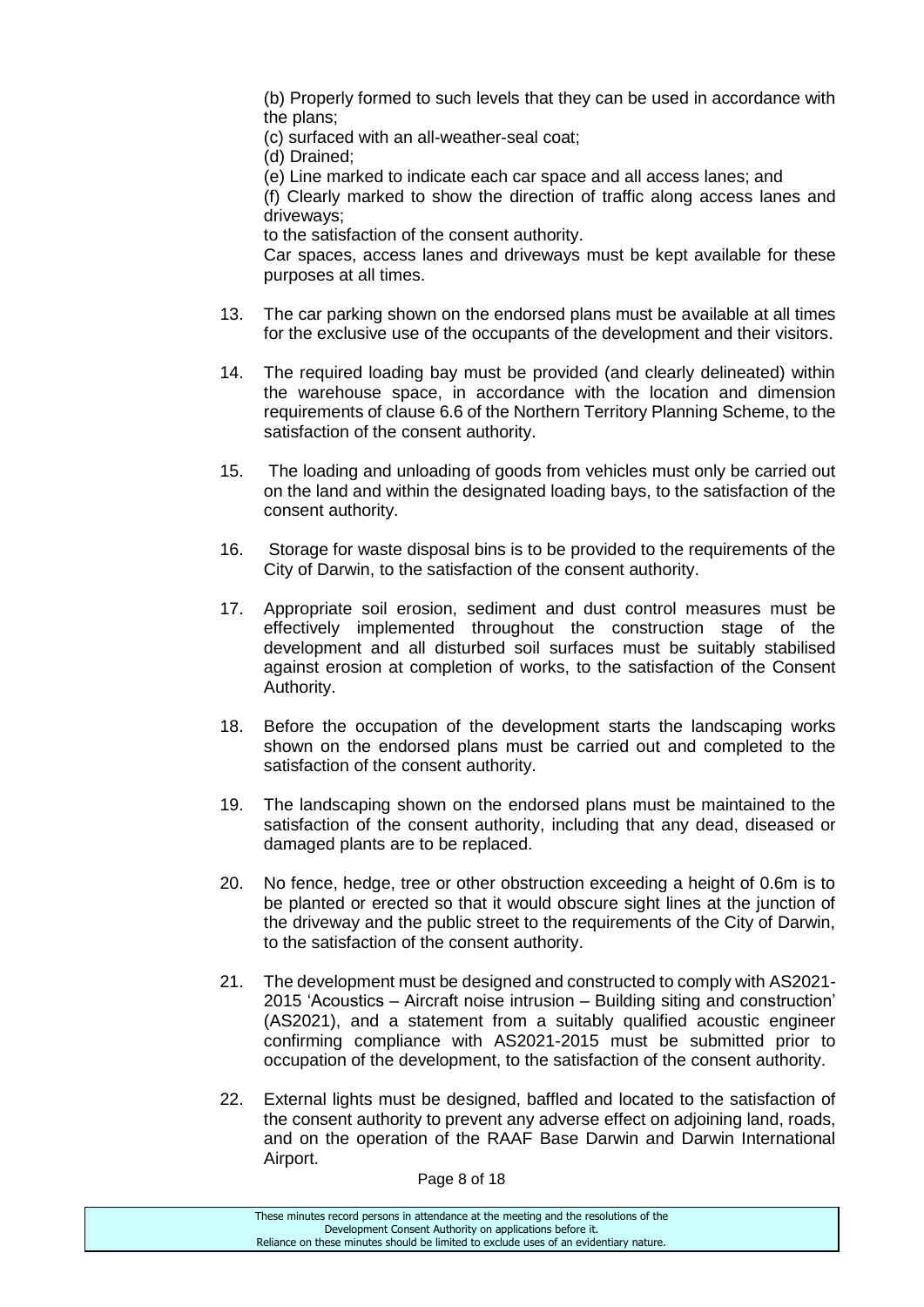23. A Certificate of Compliance will not be issued until Sections 7686, 7687, 7688 (2, 4, 6) Pak Street, and Sections 7701, 7702, 7703, 7704 (1, 3, 5, 7) Lewfatt Street, Hundred of Bagot have been subdivided and consolidated in accordance with Development Permit DP19/0225 and new titles to those lots have been issued, to the satisfaction of the consent authority.

#### **Notes**

- 1. Any proposed works on/over City of Darwin property shall be subject to separate application to City of Darwin and shall be carried out to the requirements and satisfaction of City of Darwin.
- 2. Notwithstanding the approved plans, all signage is subject to City of Darwin approval, at no cost to Council.
- 3. City of Darwin advises that designs and specifications for landscaping of the road verges adjacent to the property shall be submitted for approval by the General Manager Infrastructure, City of Darwin and all approved works shall be constructed at the applicant's expense, to the requirements of City of Darwin.
- 4. Power and Water Corporation advises that the Water and Sewer Services Development Section [\(landdevelopmentnorth@powerwater.com.au\)](mailto:landdevelopmentnorth@powerwater.com.au) and the Power **Network** Engineering Section [\(powerconnections@powerwater.com.au\)](mailto:powerconnections@powerwater.com.au) should be contacted via email a minimum of one month prior to construction works commencing to determine servicing requirements and the need for upgrading of infrastructure.
- 5. The Department of Environment and Natural Resources advises that construction work should be conducted in accordance with the Northern Territory Environment Protection Authority's Noise Guidelines for Development Sites. The guidelines specify that on-site construction activities are restricted to between 7am and 7pm Monday to Saturday and 9am to 6pm Sunday and Public Holidays. For construction activities outside these hours refer to the guidelines for further information.
- 6. Professional advice regarding implementation of soil erosion control and dust control measures to be employed throughout the construction phase of the development are available from the Department of Environment and Natural Resources. Information can be obtained from the IECA Best Practice Erosion and Sediment Control Guidelines 2008 available at www.austieca.com.au and the NTG website https://nt.gov.au/environment/soil-land-vegetation.
- 7. The Northern Territory Environment Protection Authority has advised that the proponent must comply with their General Environmental Duty provided by section 12 of the *Waste Management and Pollution Control Act*. More information can be found on the Environment Protection Authority website at: http://ntepa.nt.gov.au/waste-pollution, by calling (08) 8924 4218 or emailing ntepa@nt.gov.au.
- 8. Darwin International Airport advises that separate requests for assessment and approval must be submitted to Darwin International Airport and the Department of Defence for any cranes used during construction that will infringe on either

Page 9 of 18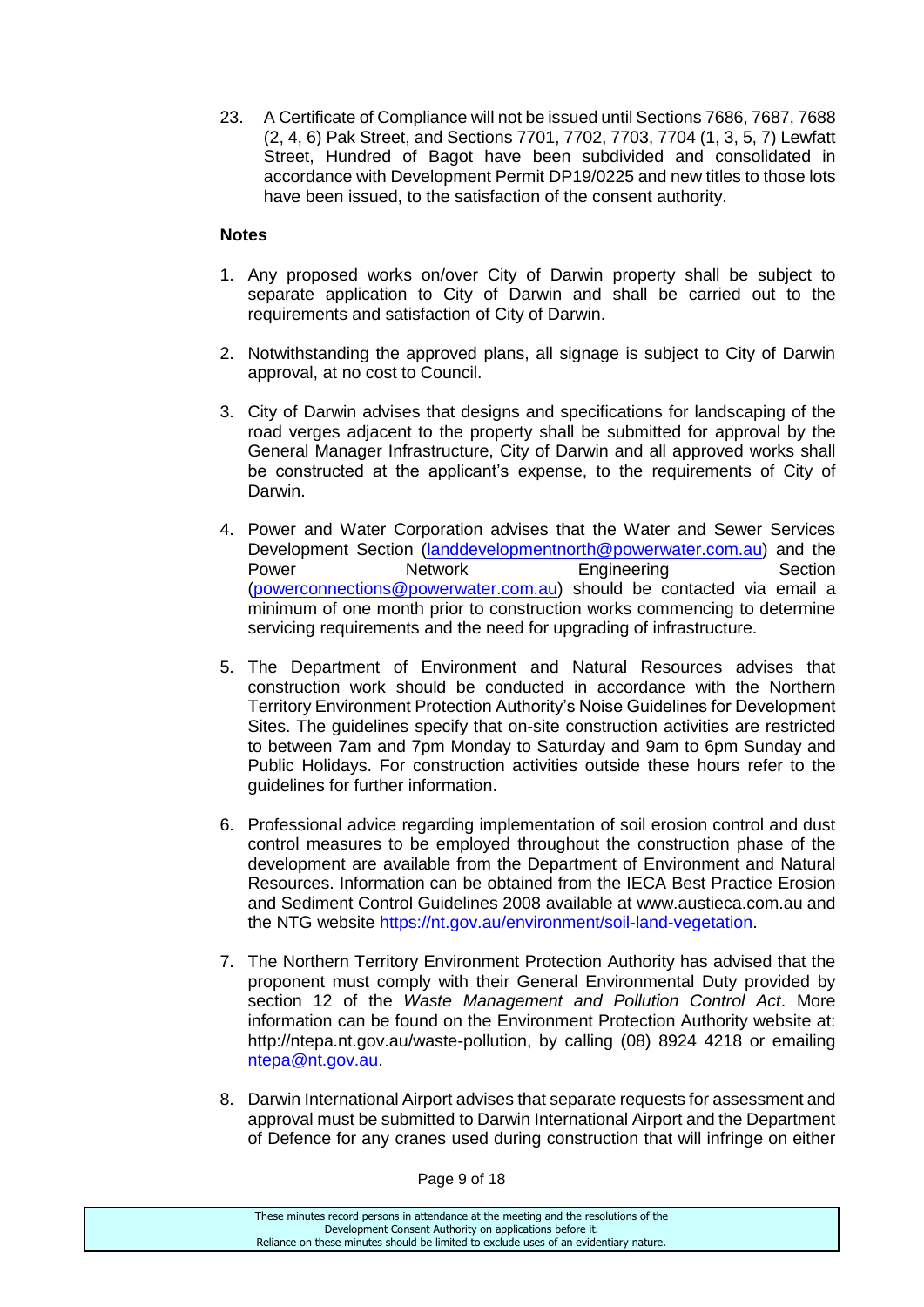the Obstacle Limitation Surfaces (OLS) or Procedures for Air Navigation Services – Operations (PANS-OPS) surfaces for Darwin Airport.

- 9. The site is subject to the 'Defence Areas Control Regulations (DACR)'. All structures, including temporary structures, higher than 15m above ground level, including, but not limited to, additional buildings, light poles, cranes used during construction, vegetation etc., require approval from the Department of Defence.
- 10. The applicant is advised that the provision of lighting at the site is required to be consistent with the CASA Manual of Standards (MOS-139) Aerodromes to minimise the potential for conflict with aircraft operations. The design of lighting is a developer responsibility and if it is later found that lights or glare endangers the safety of aircraft operations, the Department of Defence or the Civil Aviation Safety Authority may require the lighting to be extinguished or suitably modified.
- 11. Darwin International Airport advises that there must be no site activity which would attract birds and create a hazard for aircraft operations.
- 12. This development permit does not grant building approval. You are advised to contact a NT registered private Building Certifier to ensure that you have attained all necessary approvals before commencing construction works.
- 13. If you choose nbn to service your development, you will need to enter into a development agreement with nbn. The first step is to register the development via [http://www.nbnco.com.au/develop-or-plan-with-the-nbn/new](http://www.nbnco.com.au/develop-or-plan-with-the-nbn/new-developments.html)[developments.html](http://www.nbnco.com.au/develop-or-plan-with-the-nbn/new-developments.html) once registered nbn will be in contact to discuss the specific requirements for the development. Nbn requires you to apply at least 3 months before any civil works commence. All telecommunications infrastructure should be built to nbn guidelines found at http://www.nbnco.com.au/develop-or-planwith-thenbn/newdevelopments/buildersdesigners.html
- 14. Any proposed works which fall within the scope of the Construction Industry Long Service Leave and Benefits Act must be notified to NT Build by lodgement of the required Project Notification Form. Payment of any levy must be made prior to the commencement of any construction activity. NT Build should be contacted via email [\(info@ntbuild.com.au\)](mailto:info@ntbuild.com.au) or by phone on 08 89364070 to determine if the proposed works are subject to the Act.

#### **REASONS FOR THE DECISION**

1. Pursuant to section 51(a) of the *Planning Act 1999*, the consent authority must take into consideration the planning scheme that applies to the land to which the application relates.

Page 10 of 18 The land is located in Zone SD42 of which the purpose is to facilitate the development of the land for light industrial purposes that minimise the impacts from exposure to aircraft noise, and that does not inhibit the operation of the Darwin International Airport. The development of the land for a warehouse and ancillary office is consistent with the purpose of Zone SD42, and the development has addressed the aviation constraints associated with the proximity to the airport. The warehouse and office are suitably located within the policy areas of Zone SD42, to be developed with consent in accordance with the provisions of Zone LI (Light Industry). The development is located within Area B. Zone SD42 restricts the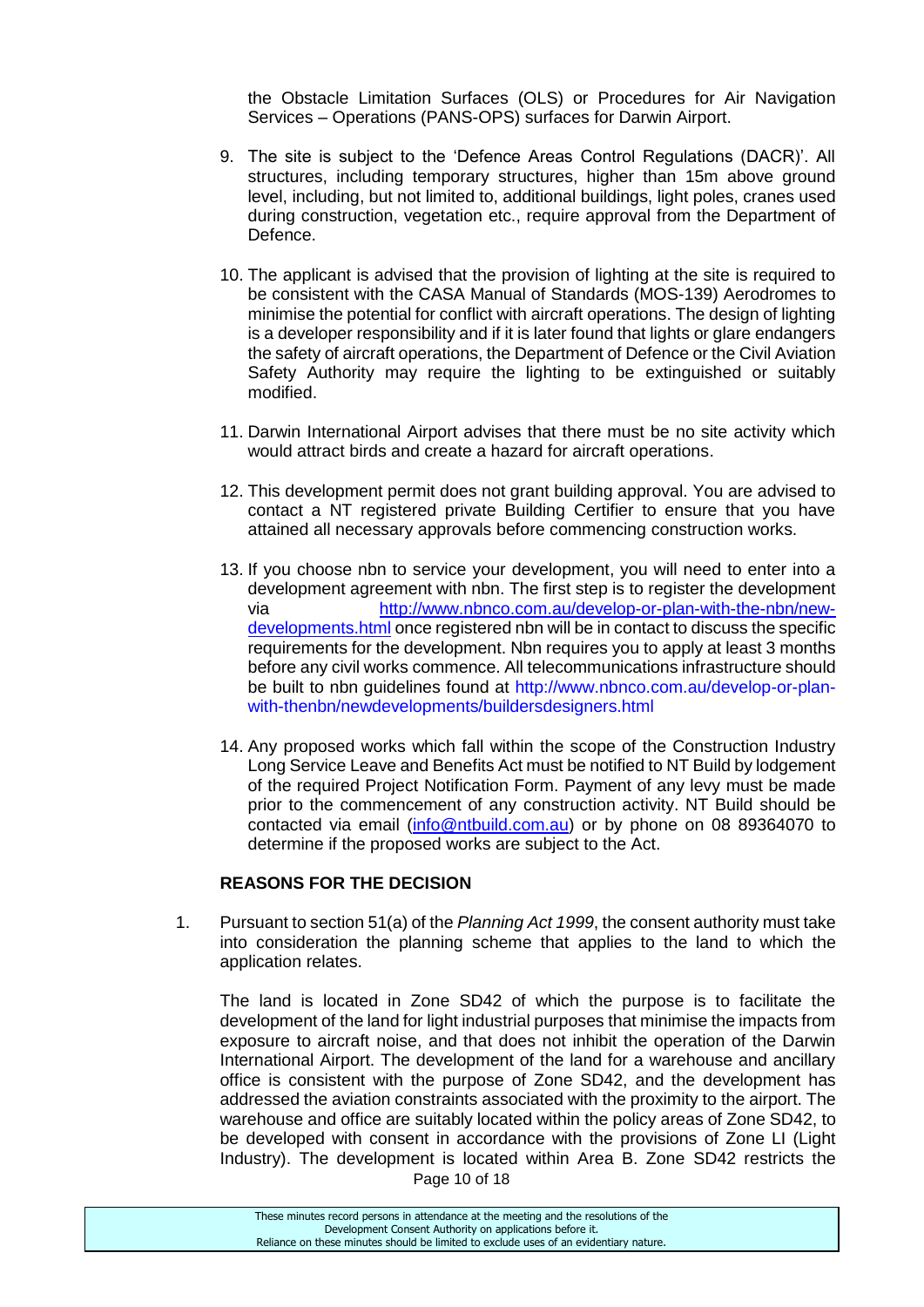location and size of offices in Area B, however the office component is ancillary and of an acceptable size under these restrictions and requirements.

Area B is located within the 25 – 30 ANEF contour and Area A is located within the 20 – 25 ANEF contour. A warehouse is considered "light industry", which is 'acceptable' below 30 ANEF. Also, an office is considered "commercial", which is 'acceptable' below 25 ANEF. A condition is included to ensure compliance with AS2021-2015 is achieved including any required internal noise levels. Advice has been received that height of the building is within the range accepted by the Department of Defence and Darwin International Airport given the controls in place for the safeguarding of airspace. Notes are included which provide advice to the developer regarding any separate approvals required for cranes, plus lighting controls which will need to be met, with these being a developer responsibility.

2. Clause 9 of Zone SD42 provides that the consent authority may exercise discretion under clause 3a and 4a, relating to the use of Areas A and B with consent in accordance with the provisions of Zone LI (Light Industry), with some exceptions.

The consent authority has the discretion to vary the relevant provisions of Zone LI if special circumstances are found in accordance with Clause 2.5 of the Planning Scheme. Pursuant to Clause 2.5 (Exercise of Discretion by the Consent Authority), the consent authority may consent to a development that does not meet the standard set out in Parts 4 or 5 of the Planning Scheme where it is satisfied that special circumstances justify the granting of consent.

Clause 6.1 (General Height Control) ensures that the height of buildings in a zone is consistent with development provided for by that zone. The clause provides that the height of any part of a building is not to exceed 8.5m above ground level, unless it is a flag pole, aerial or antenna, or for the housing of equipment relating to the operation of a lift. The building exceeds the 8.5m height limit. The building is proposed with a height of 11.08m.

In considering the height of the warehouse component, the circumstances identified are the additional height being sought to ensure the storage requirements of the intended tenant, including the storage of over-height equipment (e.g. equipment that exceeds 8.5m), and the need to accommodate adequate pallet racking. The visual impact of the building is, to some extent, offset by the additional height building being setback sufficiently, as required by Clause 9.1.1 (Industrial Setbacks). The surrounding industrial land and the future uses the zoning can accommodate is considered to have a low sensitivity to over height buildings, no sensitive uses in the surrounding area have been identified, and the building is also situated within a subdivision which is away from main transport routes. The ability for land further to the south in Zone SD31 to accommodate buildings taller than 8.5m is also noted, and influences the character and scale of development anticipated in the broader area. Overall, the circumstances provided in relation to the warehouse component are considered special and unique to warrant the height variation sought.

Clause 9.1.1 (Industrial Setbacks) ensures that buildings are sited to provide an adequate level of visual amenity in industrial zones. Buildings cited on Light Industrial zoned land in Darwin are required to have a minimum street setback of 3 metres, as well as being setback from at least one side boundary and to the rear boundary by 5m. The development includes two water storage tanks for firefighting purposes, situated 3 metres from the Vaughan Street boundary, and 4.49

| These minutes record persons in attendance at the meeting and the resolutions of the  |
|---------------------------------------------------------------------------------------|
| Development Consent Authority on applications before it.                              |
| Reliance on these minutes should be limited to exclude uses of an evidentiary nature. |
|                                                                                       |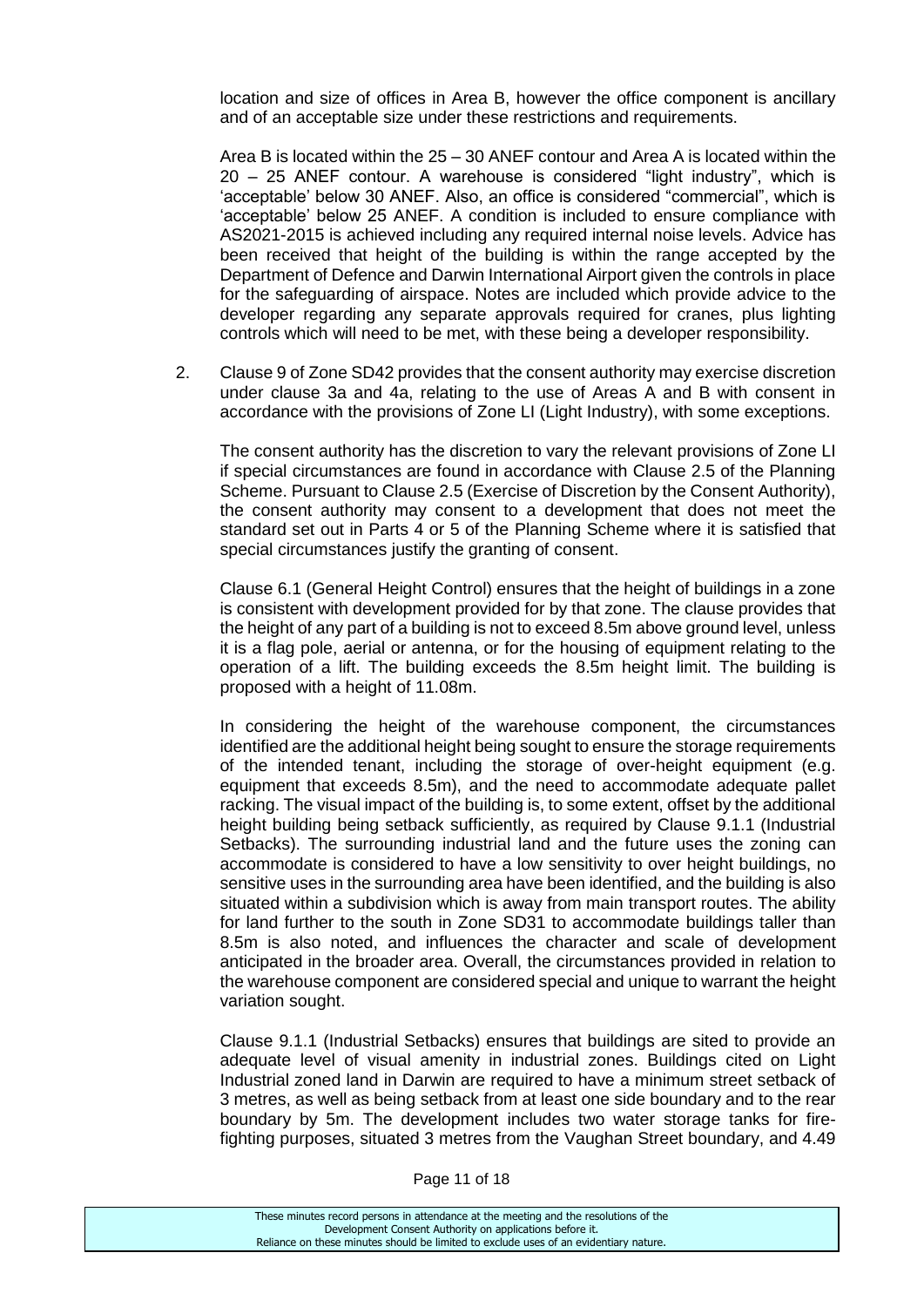metres from the site (shared) boundary. The water tanks therefore propose a setback variation (0.51m) to the required 5 metre setback.

This minor setback variation is considered to be acceptable, given the nature of the water tanks being circular, is limited to a single location on the tanks themselves, rather than a continuous setback along a wall. Furthermore, the proposed setback reduction is not expected to adversely impact amenity. These circumstances are considered satisfactory to warrant the setback variation sought for the development.

3. Pursuant to section 51(j) of the *Planning Act 1999*, the consent authority must take into consideration the capability of the land to which the proposed development relates to support the proposed development and the effect of the development on the land and on other land, the physical characteristics of which may be affected by the development. Also, pursuant to section 51(m) of the *Planning Act 1999,* the consent authority must take into account the public utilities or infrastructure provided in the area in which the land is situated, the requirement for public facilities and services to be connected to the land and the requirement, if any, for those facilities, infrastructure or land to be provided by the developer for that purpose.

The capability of the land has been previously considered through the introduction of the Berrimah North Planning Principles and Area Plan, and the specific use zoning SD42 which requires for development to respond to the constraints of the Darwin Airport, including with regards to the range of uses anticipated, aircraft noise, building heights and lighting as previously discussed. The aircraft noise in this location was considered at the time the land was rezoned, including through the introduction of the Berrimah North Area Plan and Planning Principles and specific use zone. Zone SD42 limits the range of uses which can be developed to respond to the aviation constraints of the land including noise impacts. Comments were received from the Department of Defence and Darwin International Airport in relation to these impacts and conditions and notes included as required.

The lot is generally flat and cleared. The recently constructed subdivision ensured that all lots are situated above a 1% AEP flood event, and provide for the anticipated access, stormwater and servicing requirements for the land. Standard conditions relating to construction, waste, stormwater, access, and erosion and sediment controls are included on the permit.

4. Pursuant to section 51(n) of the *Planning Act 1999*, the consent authority must take into consideration the potential impact on the existing and future amenity of the area in which the land is situated.

The development will result in a change in the amenity of the area, as the land is currently undeveloped. The development however is broadly consistent with the zoning and Area Plan, and the anticipated future development of the area. No undue impact on the existing and future amenity of the area is anticipated as a result of the development including increased building height and a minor side setback variation.

**ACTION:** Notice of Consent and Development Permit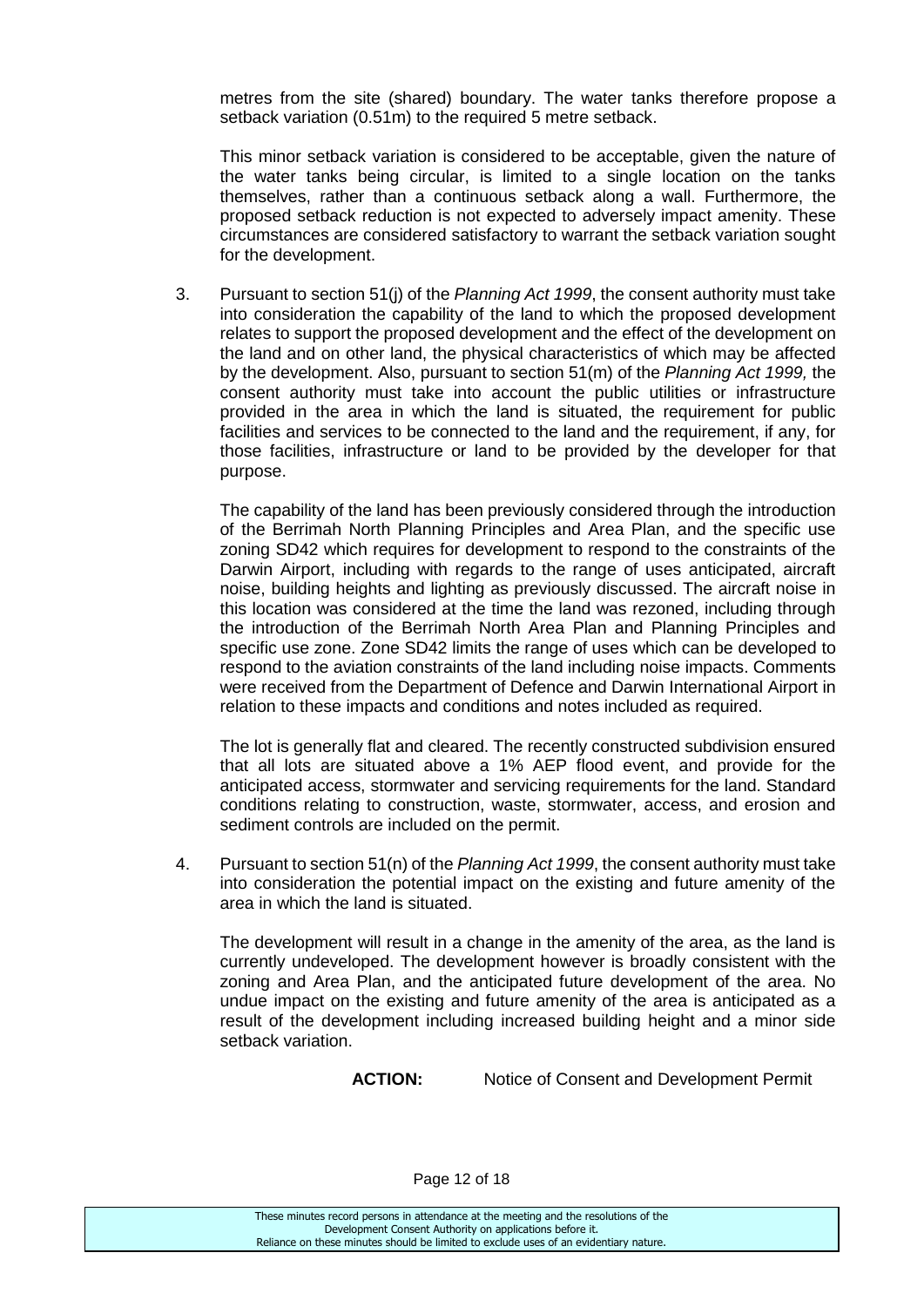**ITEM 3**

#### **PA2019/0235 CHANGE OF USE FROM OFFICE TO CHILD CARE CENTRE (GROUND FLOOR TENANCIES ONLY) LOT 5396 (18) CAVENAGH STREET, DARWIN CITY, TOWN OF DARWIN APPLICANT/S Masterplan NT**

Joseph Sheridan (Masterplan NT) attended.

**RESOLVED** That, pursuant to section 53(c) of the *Planning Act 1999*, the Development **138/19** Consent Authority refuse to consent to the application to develop Lot 5396 (18) Cavenagh St, Town of Darwin for the purpose of part change of use from office to child care centre (ground floor tenancies only), for the following reasons:

#### **REASONS FOR DECISION**

1. Pursuant to section 51(a) of the *Planning Act 1999*, the consent authority must take into consideration the planning scheme that applies to the land to which the application relates.

The Northern Territory Planning Scheme (NTPS) applies to the land and the site is within Zone CB (Central Business). As per Clause 5.7 (Zone CB – Central Business) of the NTPS, the primary purpose of Zone CB is *to provide for a diversity of activities including administrative, judicial, professional, office, entertainment, cultural, residential and retail and other business activities with a commitment to the separation of incompatible activities*. Furthermore, *building form and design is expected to be sensitive to the needs of pedestrian movement and facilitate the creation of safe and active street frontages and public places and a vibrant commercial precinct*.

The Authority acknowledged that child care centre is a discretionary use within Zone CB and may be suitable is some localities within the zone, however it regarded the subject site unsuitable for the proposed child care centre use due to the issues of non-compliance with the requirements Clause 8.1.5 and concern discussed in the reasons below.

Clause 8.1.5 (Child Care Centres) of the NTPS provides the criteria under which child care centres are to be assessed. The purpose of this clause is *to ensure that child care centres are appropriately and conveniently located, appropriately designed and do not detract from the amenity of the area*.

2. Sub-clause 8.1.5(2)(a)(i) requires a child care centre to provide  $7m^2$  of outdoor play space for each child, in addition to 3.25m<sup>2</sup> of indoor play space per child. Given the location of the proposed development within an existing high rise office building with no outdoor area available on-site, the application was unable to provide any outdoor play space. Instead the application proposed to provide the  $7m<sup>2</sup>$  of outdoor play space indoors, as simulated outdoor play space. The Authority was of the opinion that the definition of 'outdoor play space' would not include a simulated outdoor play space provided indoors. There is nothing in the clear wording of the clause to suggest "outdoor" extends to a simulated outdoor space and this is particularly the case when the further requirement for "landscaping" referred to in Clause 8.1.5 is considered. Therefore the applicant would need to provide special circumstances in order for this requirement to be varied under Clause 2.5 of the NTPS. The special circumstances provided by the applicant were that the proposal was to be contained within an existing building with no available outdoor space, as well as the proposed site's CBD locality. The applicant provided a list of four other

Page 13 of 18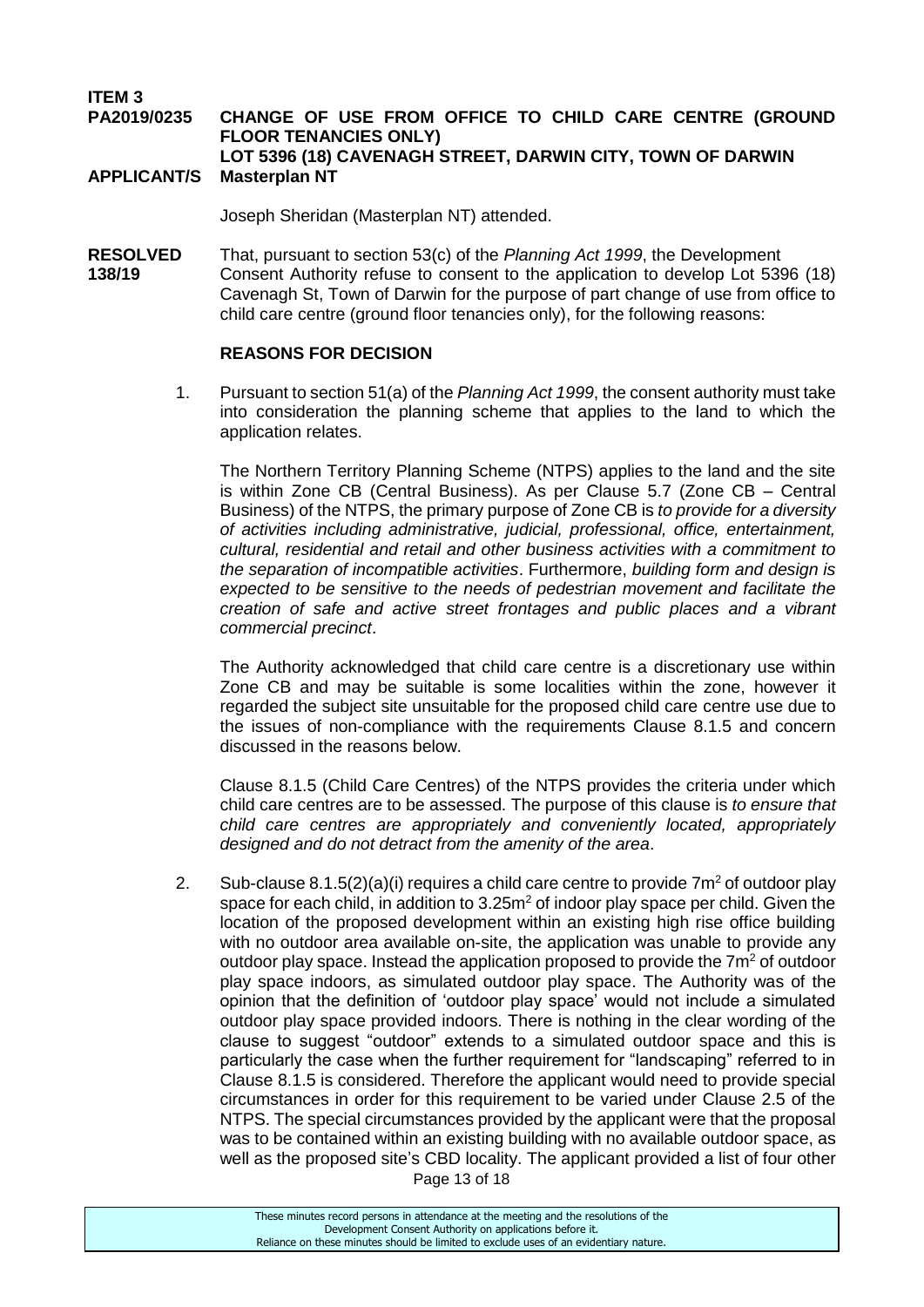child care centres, all of which were located in Sydney NSW, as examples of Australian child care centres which provide their required outdoor play space indoors, using design to simulate an outdoor environment. The Authority did not accept the circumstances of the existing building as "special" as required by Clause 2.5 of the NTPS, regarding that matter as going to the question of the appropriateness of the site as required by the purpose of Clause 8.1.5. Further the Authority considered that the existence of simulated outdoor play space in the NSW examples was dependant on the Planning laws applicable in NSW and the present application must comply with the NTPS. The provision of additional indoor play space over and above that required by the Clause 8.1.5 did not ameliorate the need for outdoor play space as required by the specific terms of Clause 8.1.5

The NT Department of Education are responsible for licencing child care centres in the NT, therefore the application was referred to the department for comment as part of the assessment process. In their response, the department indicated that their regulatory body Quality Education and Care NT (QECNT) would be assessing any subsequent application to the Department of Education for separate assessment under the *Education and Care Services National Law (NT)* and *Education and Care National Regulations,* with a view to granting a child care centre license to a prospective operator. However neither the Department of Education, nor QECNT provided any indication in their submission of whether the proposed simulated outdoor play space was considered by them to be acceptable or not. The department further stated that QECNT does not currently have a formal policy for interpreting the legislative requirements regarding outdoor play space being provided indoors. The department acknowledged that examples of this nature occur in some other jurisdictions, but are considered exceptional and contextual.

The Authority considered that the applicant's justification of special circumstances to vary the outdoor play space requirement of Clause 8.1.5 of the NTPS was inadequate. Calling into question the appropriateness of the location and design of the proposal in relation to the overall purpose of Clause 8.1.5 the Authority noted that the proposal lacked any access to natural light, as the glass along Cavenagh Street was to be obscured to provide privacy to the occupants of the building.

The Authority also discussed that the proposed child care centre would most likely be providing all-day day care for the majority of its clients children, as opposed to occasional care for an hour or two on an infrequent basis, resulting in children being kept indoors for the whole day while their parents are working full days of approximately 7 to 10 hours. Keeping a child indoors for this period of time was seen by the Authority as unhealthy for a child's development, physical and mental health. Also creating a situation where a child might be highly likely to run off from their parents at the end of the day upon exiting the centre out onto the street, due to the prolonged lack of outdoor stimulation throughout the day, causing a safety risk as the building is located on two busy streets with high levels of traffic.

Page 14 of 18 3. Sub-clause 8.1.5(2)(a)(ii) requires a child care centre to be capable of accommodating associated vehicle access, parking and manoeuvring. This is a requirement over and above the general parking requirements contained in the NTPS. Because the entirety of the subject site is covered by the footprint of an existing building known as Energy House, there is no onsite car parking available. The application did not provide any on site car parking, or allocation of any of the 88 car parking bays to be provided to service Energy House within the future seven-storey car park on Lots 2396 (14) and 2367 (12) Litchfield Street as part of DP18/0298, although it is noted that during discussions at the meeting the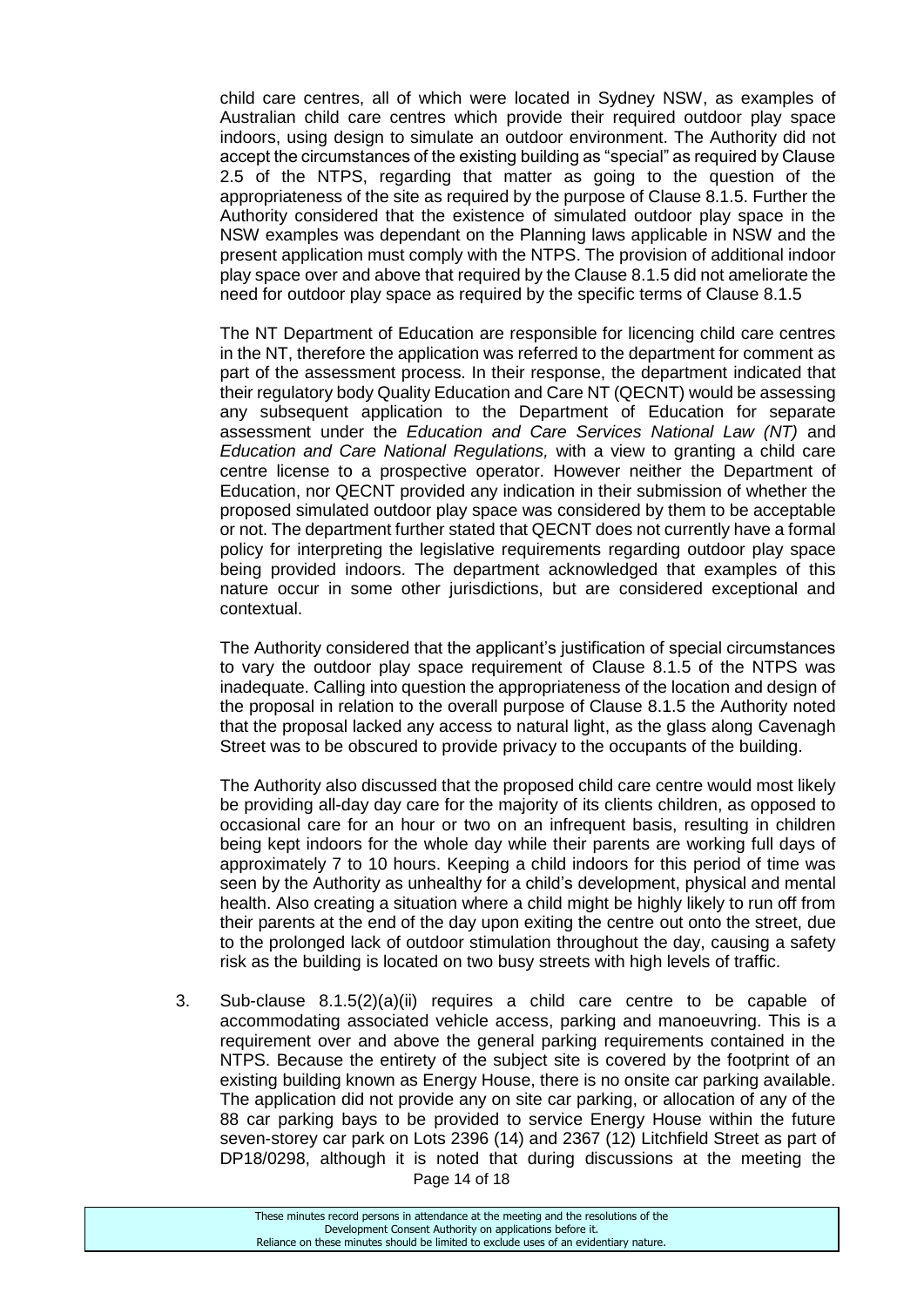applicant suggested it may be possible to allocate parking to the child care centre within the above-mentioned carpark if the Authority considered it necessary.

The applicant argued that in terms of the NTPS car parking requirements stipulated by Clause 6.5.1 (Parking Requirements), the net floor area of the child care centre is 837m<sup>2</sup>, which requires 17 car parking spaces. However the ground floor area of Energy House subject to this change of use application is currently approved as office, which requires a total 25 car parking spaces. Therefore under the car parking requirements contained within the table to Clause 6.5.1, the proposed use actually reduces the required number of car parking spaces from the site's currently approved office use, even though none of the 25 bays are actually provided at this time, given the convoluted history of the site's planning approvals concerning car parking supply.

The application proposed that car parking demands for the child care centre would instead be met by utilising existing on-street car parking located on Cavenagh and Litchfield Streets. An informal photographic car parking survey was submitted by the applicant with the aim of demonstrating sufficient on-street car parking on Cavanagh and Litchfield Streets at peak times. Additionally the applicant requested that an existing 28.5m long loading bay located at the rear of the building in Litchfield Street, be used for both a loading bay to service Energy House for office and food deliveries, as well as serving the child care centre as a dual use drop-off / pick-up zone for parents with children attending the child care centre.

The City of Darwin noted in their submission that the existing loading bay in Litchfield Street subject to the applicant's request to be utilised as a drop-off / pickup zone, would be removed as part of upgrades to Litchfield Street in the near future. The road upgrades to also include the reduction of this section of Litchfield Street to one lane, making the accommodation of a drop-off / pick-up point in the sites vicinity unlikely. In response to these comments from Council, the applicant provided an email between himself and Council staff, stating that the City of Darwin does not object to the proposed use of the space as a child care centre and that the proposed drop-off / pick-up area located on Litchfield street could be resolved separately in conjunction with the proposed 12-14 Litchfield Street upgrades that are currently being designed and negotiated between City of Darwin and the land owner of both the subject site and 12-14 Litchfield Street (Sandran PTY LTD).

For the following reasons, the Authority considered that the application had failed to fulfil the requirements of sub-clause  $8.1.5(2)(a)(ii)$  which requires that a child care centre should be capable of accommodating associated vehicle access, parking and manoeuvring. The availability of on-street car parking along Cavenagh Street and Litchfield Street was deemed insufficient, both streets being busy at peak times, without enough free car bays to serve the needs of a child care centre with approximately 54 children attending. The informal photographic car parking survey provided by the applicant was criticised by the Authority as being inaccurate and lacking substance, given the limited times that photos were taken (7:45am and 4:45pm) and the absence of any detailed car parking analysis or professional traffic study. The Authority also deemed the use of on-street parking bays in Cavenagh Street and Litchfield Street posed significant safety concerns in relation to children regularly entering and exiting cars in high volumes, being such busy roads at peak times throughout both the morning and afternoon.

Page 15 of 18 The proposed use of loading bays in Litchfield Street as a drop-off / pick-up zone also raised child safety concerns given the narrow width of Litchfield Street. The Authority observed that the street is already difficult to navigate due to the high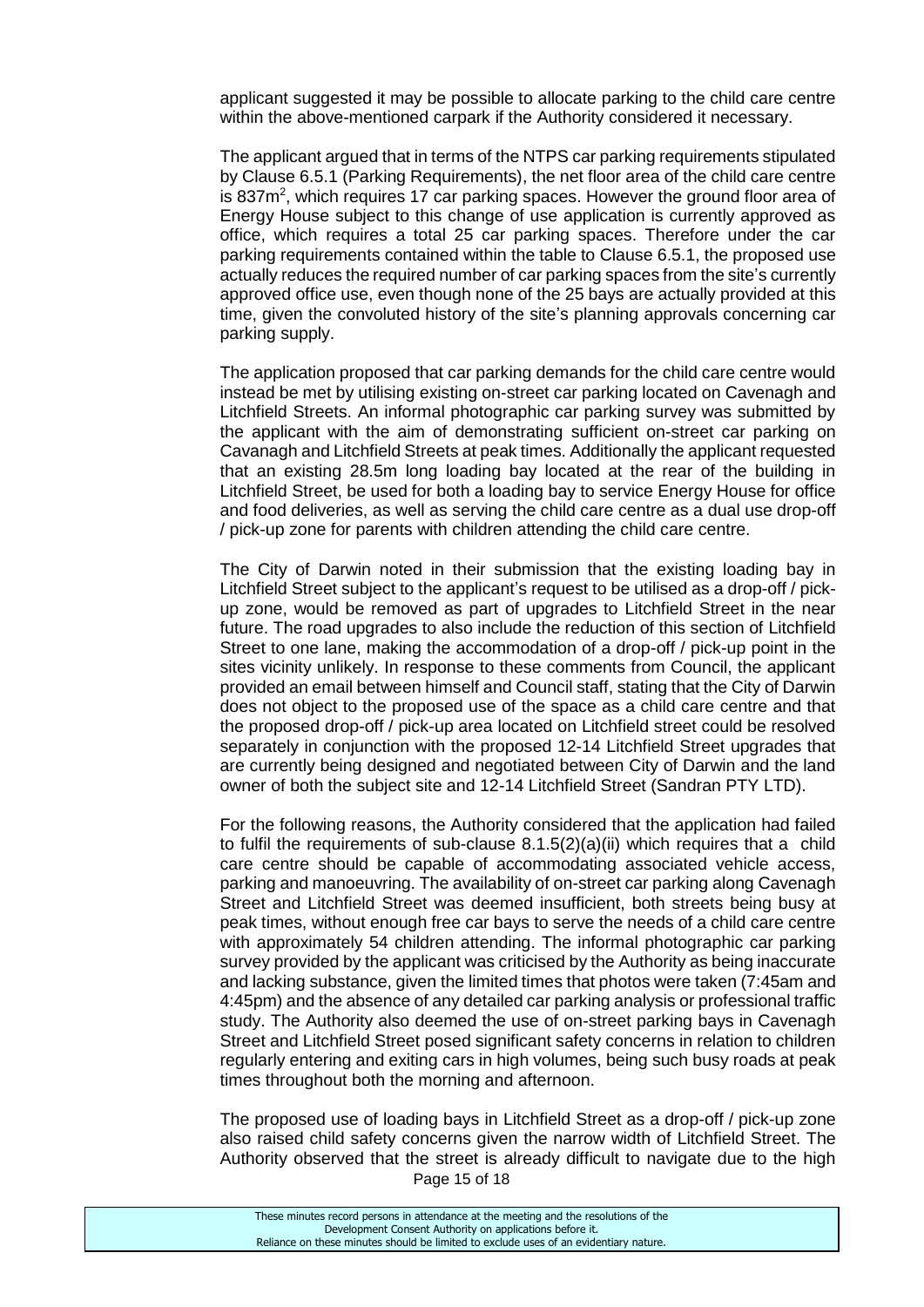volume of cars and trucks, with a high number of trucks coming throughout the day to take rubbish and make deliveries to the rear of buildings along Cavenagh Street, in particular the Cavenagh Hotel and bottle shop, Energy House and an assortment of cafes and retail shops backing onto Litchfield Street, between the subject site and Knuckey Street. Additionally, the car park currently under construction at 12- 14 Litchfield Street which will accommodate some 300 car parking spaces, significantly increasing traffic flows in Litchfield Street. The above described traffic flows were seen as a major safety risk for small children and parents entering and exiting vehicles from on-street parking and loading bays along Litchfield Street. The Authority further criticised the concept of a child care centre pick-up / drop-off zone sharing loading bays, explaining that when dropping off or picking up a young child (0-5 years) from such a facility, it can often take an extended period to say goodbye and get them settled in the morning. In the afternoon at pickup, the same scenario exists, as parents will talk to centre staff about their child, see the child's art works and chat to other parents etc. Therefore it is not simply a quick 'kiss and go' school style arrangement, requiring significantly longer parking than that provided by a loading zone, particularly given that the proposal has a capacity of approximately 54 children at any time. Significant concerns were also raised about how children attending the centre would be transported to kindergarten on a daily basis, as most other centres do this using mini buses, when there is not a suitable kindergarten within walking distance, which is the case for the subject site. There was deemed to be inadequate storage and safe parking space for buses that will need to be used to transport young children to kindergarten on a regular basis.

During the meeting the Authority questioned the City of Darwin about the suitability of the car parking arrangement and utilisation of Litchfield Street loading bays as a drop-off / pick-up zone as proposed by the applicant. The Council representative conceded that he could not provide any specific detail concerning the appropriateness of the proposed use of Litchfield Street loading bays for a dropoff / pick-up zone, stating that this dual use arrangement of the loading bays would only be acceptable if it was proven to be the case that the loading bays were underutilised and therefore not required in their current capacity, of which there has been no formal assessment. Council also stated that the design of the future Litchfield Street upgrades was currently being negotiated at a higher level, between the City of Darwin and Sandran PTY LTD, as a result of the approved seven-storey car park on Lots 2396 (14) and 2367 (12) Litchfield Street (DP18/0298), which is about to commence construction. Based on the lack of detail and surety provided by the City of Darwin on the issue, and the absence of any conclusive traffic study on the matter, the Authority was not satisfied that there was capacity in Litchfield Street for loading bays to be utilised as a drop-off / pick-up zone for the child care centre, in their existing or future configuration following Litchfield Street upgrades. The Authority was of the opinion that the existing loading bays are already heavily utilised by trucks and delivery vehicles, and that current traffic issues in Litchfield Street are already problematic given the street's narrow width and high levels of traffic. Furthermore, the Authority considered that these existing difficulties would only worsen once the seven-storey car park became active which will provide over 300 car parking bays on Lots 2396 (14) and 2367 (12) Litchfield Street.

4. Sub-clause 8.1.5(2)(a)(iii) prescribes that a child care centre should be capable of accommodating landscaping and any necessary screening. As the proposal is contained within an existing building and does not provide any outdoor space, landscaping was limited to internal planting of species that can grow indoors. The application states that this would include green walls and planters, containing child friendly plant species and small trees.

Page 16 of 18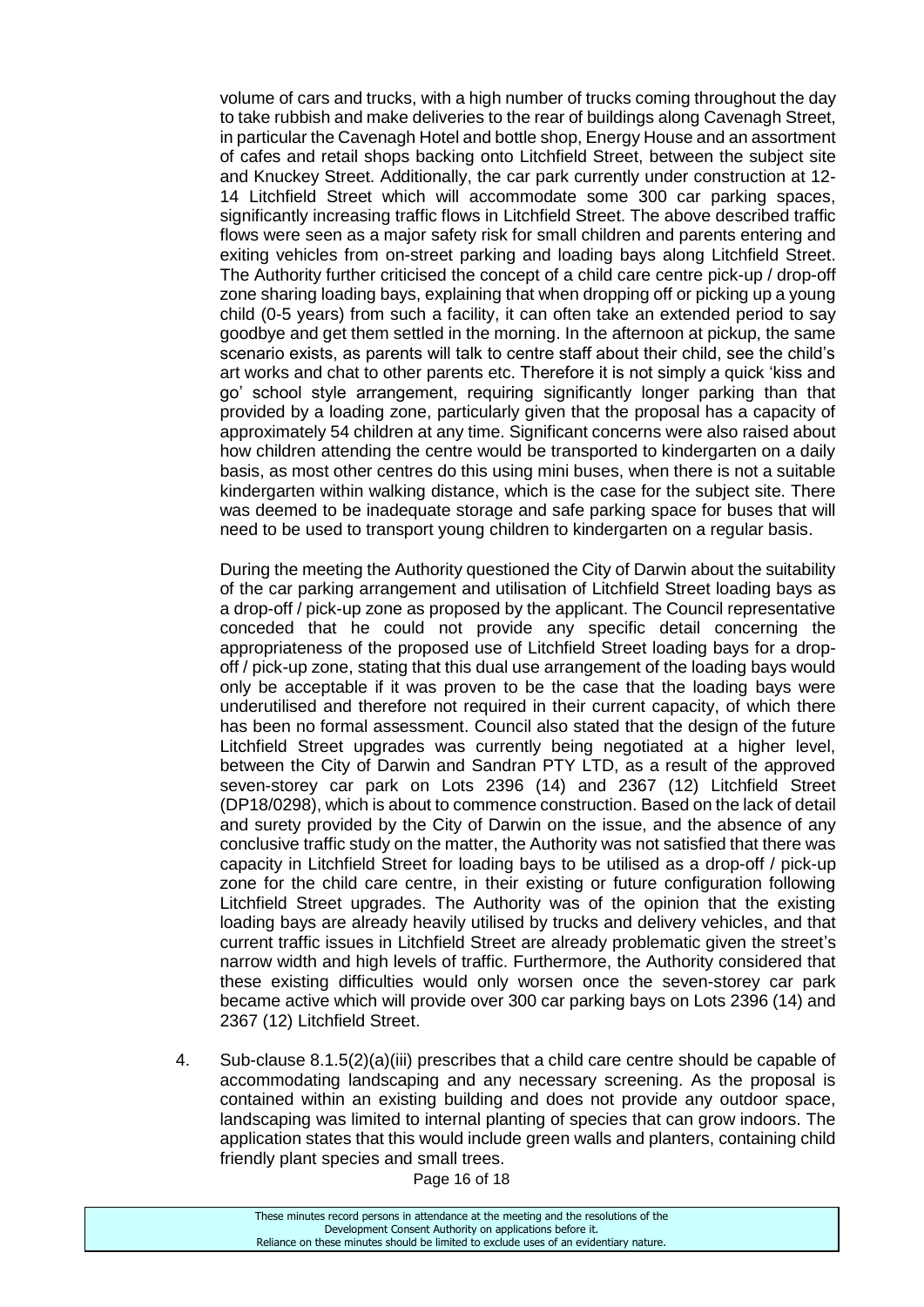The Authority was of the view that landscaping requirements under the NTPS require that landscaping is provided outdoors and such requirements are not met by the provision of indoor plants. Landscaping is generally dealt with in Clause 6.12 and states that the purpose of the clause is to ensure that landscaping on a site complements and enhances the streetscape, is attractive, water efficient and contributes to a safe environment. There is nothing in Clause 6.12 to indicate that landscaping requirements can be met by the use of indoor plants. Therefore special circumstances were required in order to vary this requirement, as the application did not include any outdoor landscaping. The Authority did not consider there were any special circumstances in this regard and the failure to meet the requirement also reflected on the appropriateness of the site for the purposes of Clause 8.1.5.

- 5. The Authority considered that the application's non-compliant aspects under Clause 8.1.5, as detailed in the reasons above, were not supported by special circumstances which would warrant the approval of variations to NTPS requirements under this clause. Furthermore, the number of variations sought to the specific requirements of Clause 8.1.5 confirmed to the Authority that the proposal did not meet the purpose of the Clause which is *to ensure that child care centres are appropriately and conveniently located, appropriately designed and do not detract from the amenity of the area.*
- 6. Pursuant to section 51(n) of the *Planning Act 1999*, the consent authority must take into account the potential impact on the existing and future amenity of the area in which the land is situated.

The potential impact on the existing and future amenity of the area in which the land is situated has been discussed in reason 3 above, specifically the issue of car parking and vehicular access to the subject site. In summary the Authority considered that the proposed use of a child care centre in this location would adversely impact on, and be adversely impacted by, the existing and future amenity of the area.

7. Pursuant to section 51(t) of the *Planning Act 1999*, the consent authority must take into account any other matters it thinks fit.

In reaching its decision to refuse the application, the Authority took a number of other matters into account. Firstly the social issues associated with the location of the proposed child care centre, directly adjacent to an existing bottle shop and hotel (The Cavenagh Hotel), particularly regarding the overlap of operations in the afternoon at the time of a child's pick-up. The second matter being safety concerns associated with the application's design and location in regard to fire evacuation. It was noted that the proposal only had a single entry/exit door, making it challenging to evacuate a large number of young children and staff quickly and safely. Additional safety concerns were raised about the lack of a suitable outdoor muster point proximate to the exit point in the case of evacuation, as a large group of young children would be at high risk if gathered on the footpath next to one of the busy roads surrounding the site.

#### **ACTION:** Notice of Refusal